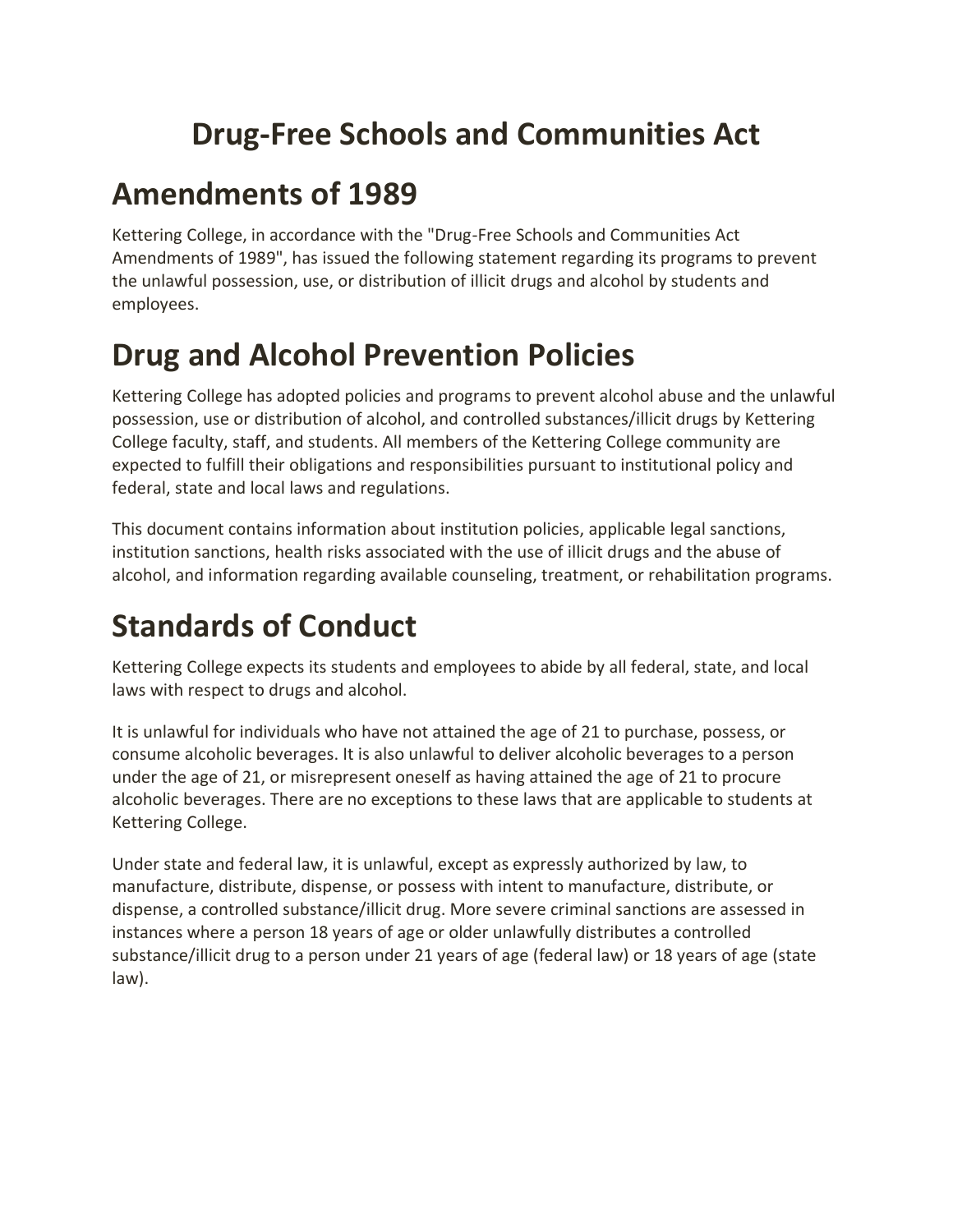## **Students**

Kettering College students are expected to comply with all federal, state, and local laws pertaining to drugs and alcohol. The illegal possession, use, provision, sale, or possession with the intent to sell, of drugs and/or alcohol is prohibited by College regulations.

## **Employees**

Similarly, Kettering College employees are expected to comply with all federal, state, and local laws pertaining to drugs and alcohol. All employees are prohibited from the unlawful manufacture, distribution, possession or use of controlled substances/illicit drugs, and the manufacture, distribution, possession or use of alcohol on the property of Kettering College or as part of any of its activities.

# **Legal Sanctions**

Ohio law prohibits illicit selling, cultivation, manufacturing, or otherwise trafficking in controlled substances, including cocaine, heroin, amphetamines, and marijuana, knowingly or recklessly furnishing them to a minor and administering them to any person by force, threat, or deception with the intent to cause serious harm. These offenses are felonies. The law also prohibits knowingly obtaining, possessing or using a controlled substance and permitting drug abuse on one's premises or in one's vehicle. These offenses may be either felonies or misdemeanors. The law further prohibits obtaining, possessing, or using hypodermics for unlawful administration of drugs and the sale to juveniles of paraphernalia for use with marijuana. These offenses are misdemeanors.

Ohio law provides for mandatory fines, which must be at least \$500, and possible imprisonment of any person who sells or furnishes beer or intoxicating liquor to an underage person or who buys beer or liquor for an underage person in violation of the law. Persons found knowingly to allow underage persons to possess and/or consume alcoholic beverages on their premises are guilty of a misdemeanor.

A felony conviction may lead to imprisonment or both imprisonment and fine. The maximum prison term is 25 years. A misdemeanor conviction may lead to imprisonment for up to six months and/or a fine up to \$1000. With regard to beer and intoxicating liquor, Ohio law provides that a person under 21 years of age who orders, pays for, attempts to purchase, possess, or consumes beer or liquor, or furnishes false information to effect a purchase, commits a misdemeanor. Ohio law prohibits the possession of beer or liquor which was not lawfully purchased, and a court may order that any place where beer or liquor is unlawfully sold not be occupied for one year, or that the owner or occupant of the premises be required to furnish a surety bond or \$1000 to \$5000. Ohio law requires the mandatory suspension of an individual's license from six months to five years for violation of the Controlled Substances Act.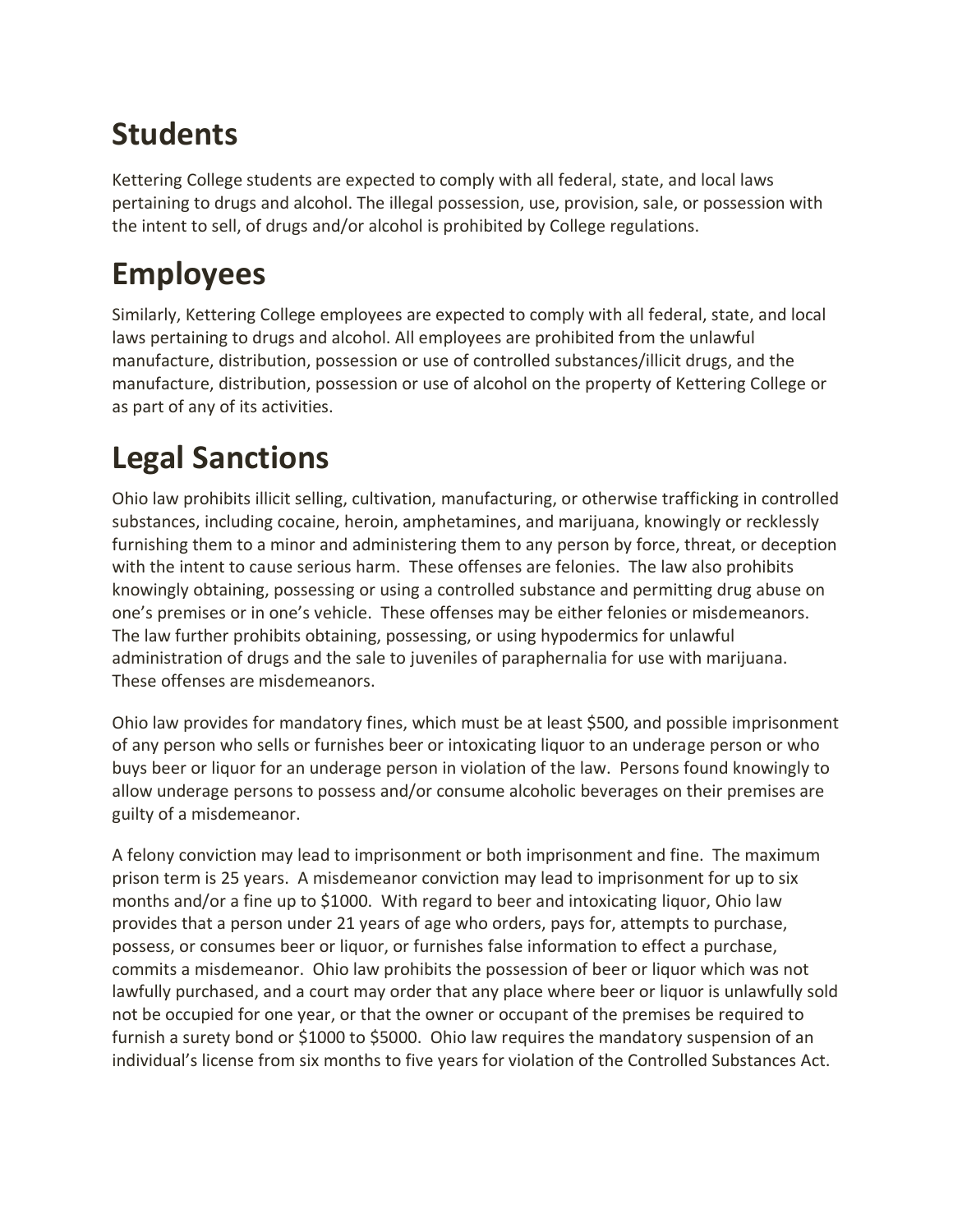Federal law forbids the illegal possession of and trafficking in controlled substances. A person convicted for the first time of possessing a controlled substance, other than crack cocaine, may be sentenced to up to one year in prison and fined between \$1000 and \$100,000. A second conviction carries a prison term of up to two years and a fine of up to \$250,000. Subsequent convictions carry prison terms of up to three years and fines up to \$250,000. Imprisonment for 5-20 years and fines of up to \$250,000 apply to persons possessing more than five grams of crack cocaine on the first conviction, three grams on the second, and one gram on subsequent convictions. In addition to the above sanctions, a person convicted of possessing a controlled substance may be punished by more than one year in prison, forfeiture of any conveyance used to transport or conceal a controlled substance, denial of federal benefits, such as student loans, for up to five years, ineligibility to receive or purchase a firearm, and a civil penalty of up to \$10,000. Further information can be found at [https://www.dea.gov/sites/default/files/2018-](https://www.dea.gov/sites/default/files/2018-06/drug_of_abuse.pdf) [06/drug\\_of\\_abuse.pdf.](https://www.dea.gov/sites/default/files/2018-06/drug_of_abuse.pdf)

## **Kettering College Sanctions**

A student or employee who is in violation of Kettering College policies on drugs and alcohol shall be subject to sanctions in accordance with Kettering College policies and procedures. Disciplinary action involving drug and alcohol violations by students may result in suspension, dismissal, or expulsion from the institution. Cases involving employees will result in disciplinary sanctions up to and including termination. Students violating Kettering College policies with respect to drugs and/or alcohol will be disciplined in accordance with the Kettering College Code of Student Conduct. Employees violating institution policies with respect to drugs and/or alcohol will be disciplined in accordance to procedures outlined in Kettering College's employee handbook and/or the faculty rules and regulations. Any disciplinary action imposed by the College may be in addition to any penalty imposed by an off campus authority.

# **Health Risks**

Alcohol use, even in low doses, can significantly impair judgment and coordination. Low to moderate doses increase the incidents of aggressive acts, including spouse and child abuse. Moderate to high doses can severely alter a person's ability to learn and remember information. Very high doses can cause respiratory depression and death. Repeated use can lead to dependence. Sudden cessation of use can produce withdrawal symptoms and can be life-threatening. Long-term use of large quantities can lead to permanent damage to vital organs such as the brain and liver. Women who drink alcohol during pregnancy may give birth to infants with fetal alcohol syndrome. In addition, research indicates that children of alcoholic parents are at greater risk of becoming alcoholics.

The abuse of drugs/controlled substances can result in a wide range of health problems. Illicit drug use can result in drug addiction, death by overdose, death from withdrawal, seizure, heart problems, liver disease, and chronic brain dysfunction. Other problems associated with illicit drug use include psychological dysfunctions such as memory loss, thought disorders (i.e. hallucinations, paranoia, psychosis) and psychological dependency. Women who use drugs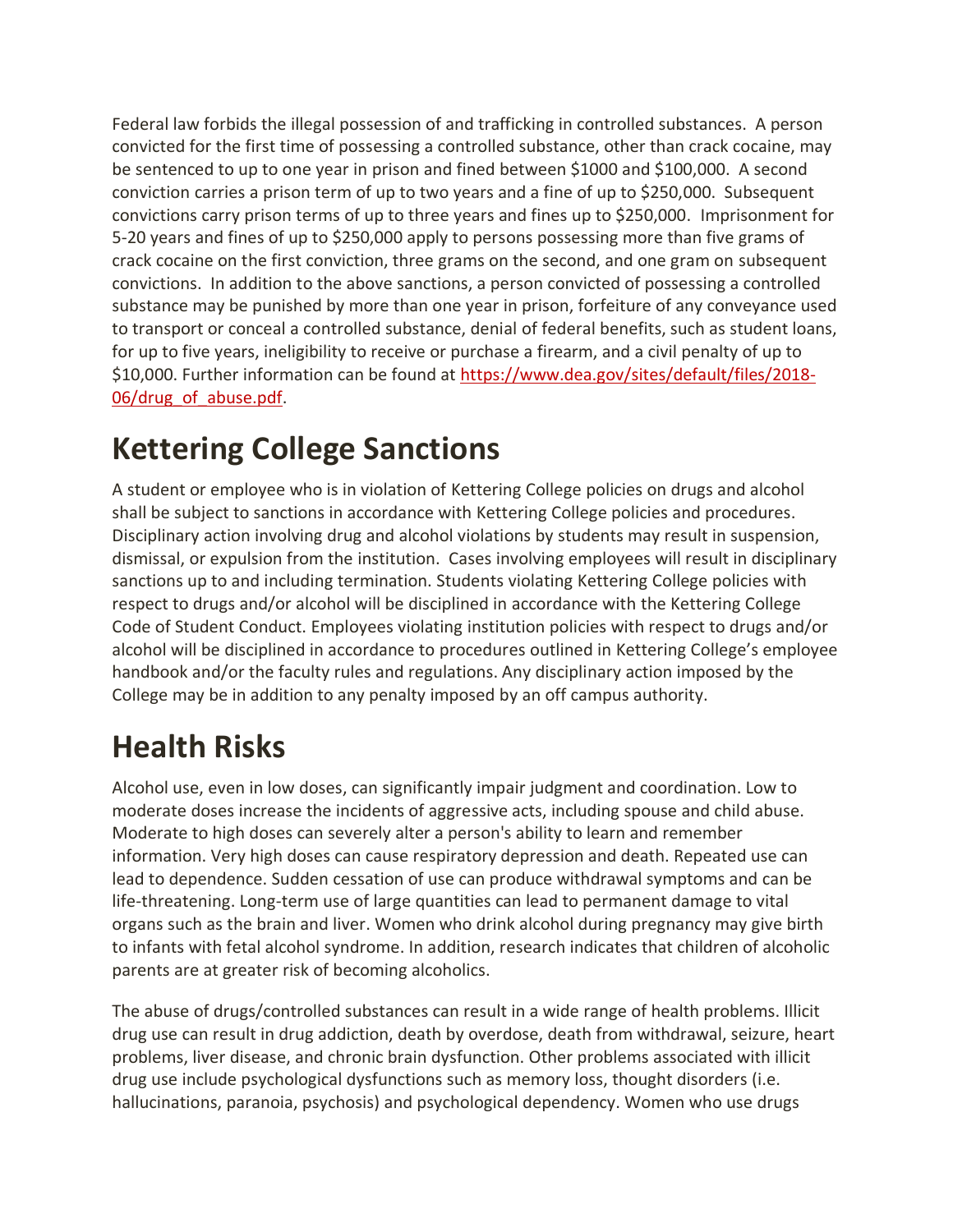during pregnancy may give birth to infants who are drug addicted and may have health complications. Further information about different drugs and there effects can be found at https://www.dea.gov/sites/default/files/2018-06/drug\_of\_abuse.pdf

## **Alcohol and Drug Resources**

Individuals who may have an alcohol or drug abuse problem or have questions concerning the use or abuse of drugs and alcohol should be aware of resources that offer services to students, faculty, and staff.

### **Samaritan Behavioral Health Inc.:**

**CrisisCare**

**Elizabeth Place**

601 S. Edwin C. Moses Blvd.

Dayton, OH 45417-1424

(937) 224-4646

www.sbhihelp.org

**Services:** Emergency intervention and assessment services include: 24-hour suicide prevention and crisis counseling telephone hotline, 24-hour supportive telephone counseling service, evaluation of crisis needs, emergency walk-in care, pre-hospital screening, crisis counseling, emergency psychiatric care/medication, alcohol/drug assessments, Severely Mentally Disabled (SMD) assessments, care coordination, and Medication Assisted Treatment (MAT) services for opioid addiction.

**Hours:** 24 hours a day / 7 days a week. Often, access for Severe Mental Health and Alcohol/Drug Diagnostic Assessments is available Monday through Friday.

**Eligibility:** CrisisCare provides services to any adult or youth in Montgomery County who needs crisis services or evaluation for hospitalization.

### **Access Hospital**

Dual Diagnosis 2611 Wayne Avenue Dayton, OH 45420 (937) 256-7801 www.accesshospital.com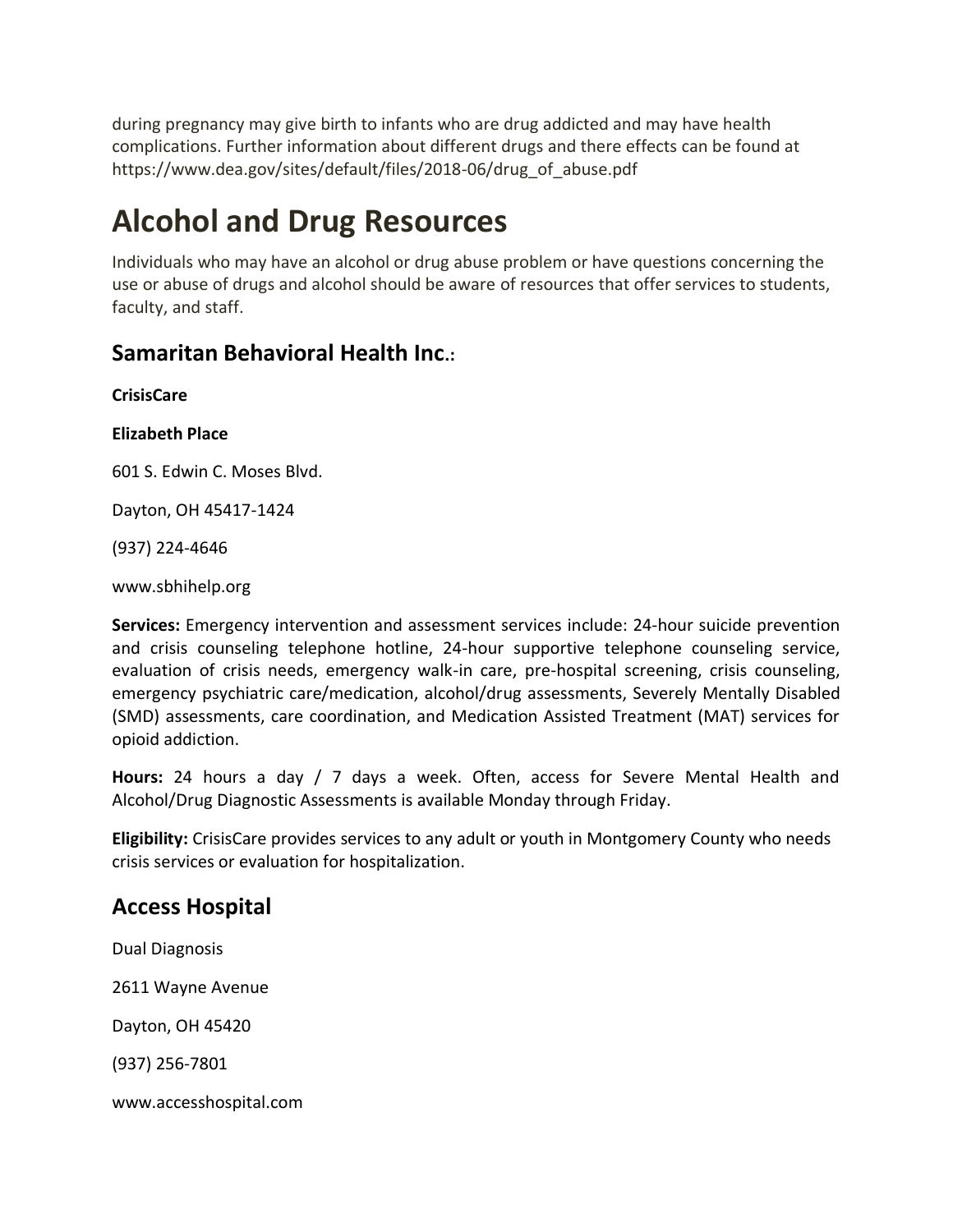**Services:** Offers specialized services for individuals with both psychiatric and addiction treatment needs that includes education classes, individual/group therapy, and therapeutic activities. Medically assisted detox and rehabilitation can be provided for alcohol, benzo, opioid/opiate, stimulant, hallucinogen, designer drug, and sedative abuse disorders.

**Hours:** Call for information.

**Eligibility:** Adults aged 18 years or older, including older adults who require inpatient evaluation for memory loss, sudden changes in behavior, and/or depression.

### **Beckett Springs**

7909 Schatz Point Drive

Dayton, OH 45459

(937) 802-2150

www.beckettsprings.com

**Services:** In-Patient, Partial Hospitalization, Intensive Outpatient, Detox

**Hours:** Assessments and Admissions 24/7 Schedule appointment or walk-in basis

**Eligibility:** Commercial Insurance, Medicare, tri-Care, Dual Medicare/Medicaid

### **Eastway Behavioral Healthcare:**

#### **Integrated Dual Disorder Treatment (IDDT)**

#### **Adult Recovery Services**

600 Wayne Ave

Dayton, OH 45410

(937) 496-2000

www.eastway.org

**Services:** Community psychiatric support treatment, individual and group therapy, substance abuse services, primary care, and on-site pharmacy.

**Hours:** Call for information.

**Eligibility:** Integrated Dual Disorder Treatment (IDDT) for adults battling both a severe and persistent mental illness and a significant issue with alcohol and/or drugs. Adults with no way to pay for services must be Montgomery County residents. Adults with Medicaid do not need to be Montgomery County residents.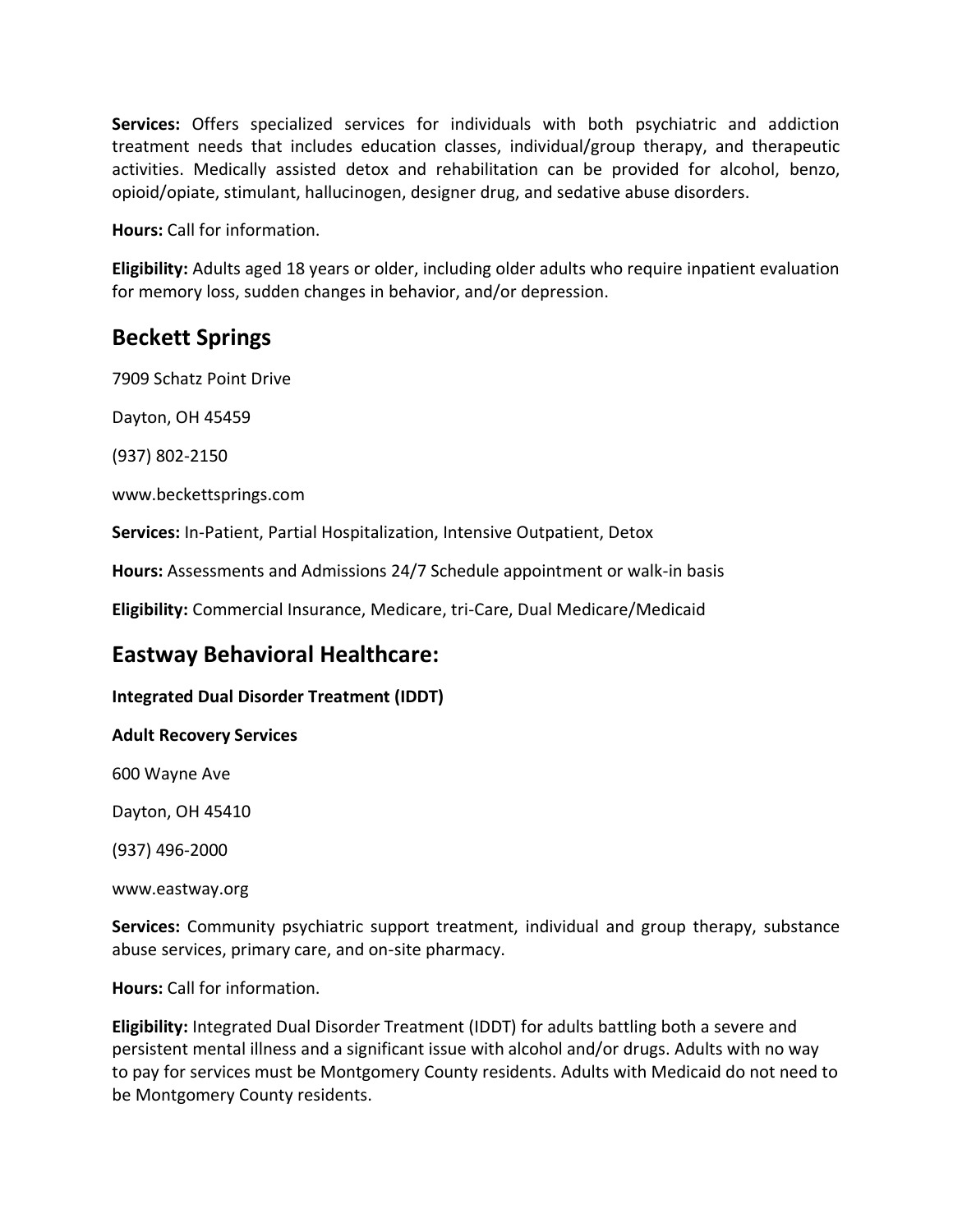### **Miami Valley Hospital Behavioral Services**

#### **Dual-Diagnosis Program**

One Elizabeth Place

East Medical Plaza, 1st Floor

627 Edwin C. Moses Boulevard

Dayton, OH 45417

(937) 208-6719

www.miamivalleyhospital.org/Behavioral-Health/Outpatient-Services/

**Services:** A dual-diagnosis treatment program is in place for people who have both chemical dependency issues and a co-occurring mental health diagnosis. Examples are bipolar disorder and alcohol abuse, or major depression and marijuana dependency. The purpose of the program is to address both components at the same time.

**Hours:** Call for information.

**Eligibility:** Adults ages 18 and older.

### **North Dayton Addiction & Recovery**

117 South Dixie Drive, Suite 4

Vandalia, OH, 45377

(937) 416-HELP (5442) 24/7 Hotline

EMAIL: help@northdaytonaddiction.com

**Services:** North Dayton Addiction and Recovery Services, LLC is a private medical facility that specializing in the treatment of opiate and alcohol dependence. We provide medicationassisted treatment (MAT) outpatient services to those struggling with an addiction to not only pain pills, heroin/fentanyl, but also alcohol and develop individualized treatment plans on a per patient basis. One-on-one chemical dependency counseling is provided on-site as well as telecounseling sessions from the privacy of your own home if you choose. Our staff and providers work together to assist patients with referrals to other pertinent health specialists such as primary care, mental health/psychiatry, infectious disease (Hep-C) doctors and more, in an attempt to treat the patient as a whole, not only their addiction. Support groups, like AA/NA and FOA, are encouraged and community supporters are easily accessible through our program. We not only educate our patients about the disease of addiction but also help them to understand why they've been affected and how to prevent it from continuing into their future.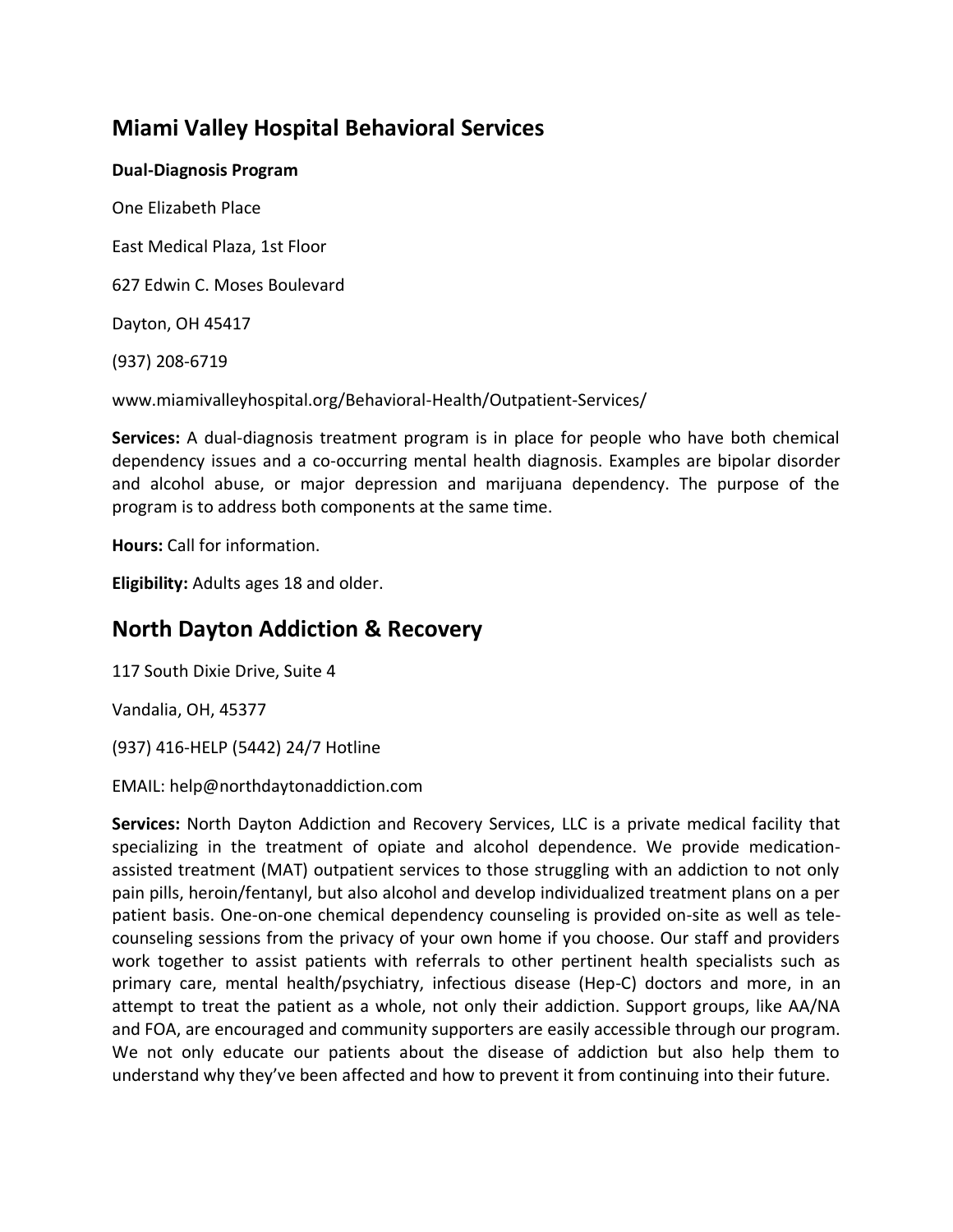**Hours:** Mon-Fri 8am-6pm; Saturday- By appointment only

**Eligibility:** Contact for more information

### **South Community Behavioral Healthcare**

#### **Integrated Dual Disorder Treatment**

3095 Kettering Boulevard

Moraine, OH 45439

(937) 293-8300

www.southcommunity.com

**Services:** Recovery focused, evidence based practice that works with the individual on soety, understanding his/her mental illness and substance abuse disorder, with an emphasis on community treatment. Services include pharmacological, psychological, educational, and social interventions. South Community Inc. also sponsors a Dual Recovery Anonymous Group.

**Hours:** Call for information.

**Eligibility:** Adults with a co-occurring substance abuse issues and severe mental illness.

### **Heroin Helpline**

(937) 853-4343

www.mcadamhs.org/heroinhelpline.php

### **24 Hour Crisis Hotline**

**Toll Free: (877) 833-3199**

**Local: (937) 461-1000**

**Services:** Concerned family members, friends, co-workers and people combating substance abuse can call to talk to an expert from the Montgomery County Alcohol, Drug Addiction, and Mental Health Services (ADAMHS) about the next steps toward recovery.

**Hours:** 24 hours a day, seven days a week.

**Eligibility:** Determined at the provider level.

### **Employee Assistance Program**

The Kettering Health Network Employee Assistance Program is available to assist employees who seek help for alcohol and/or substance abuse problems. An employee who suspects